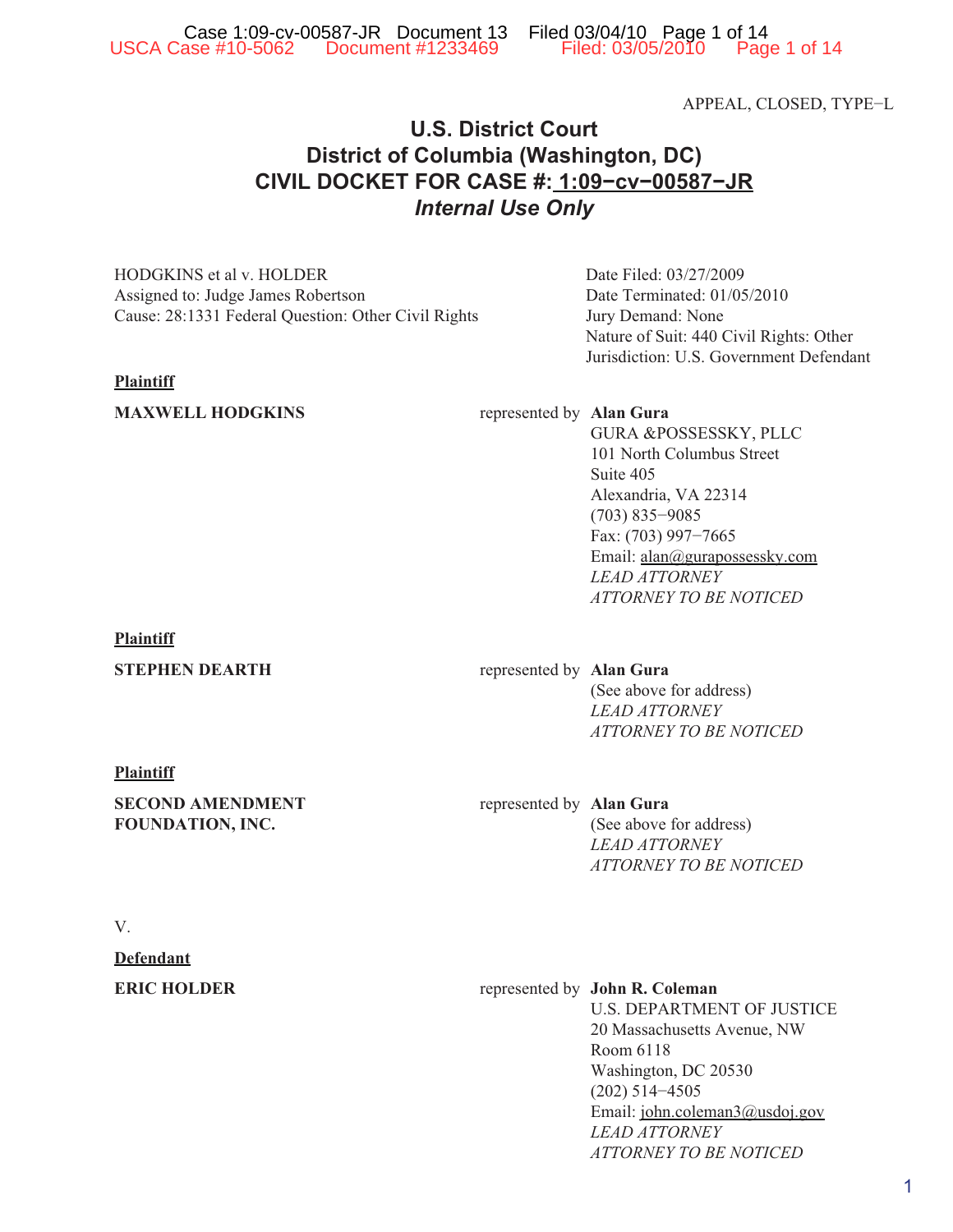| Date Filed | #                | Page           | Docket Text                                                                                                                                                                                                                                                                                                         |
|------------|------------------|----------------|---------------------------------------------------------------------------------------------------------------------------------------------------------------------------------------------------------------------------------------------------------------------------------------------------------------------|
| 03/27/2009 | $\perp$          |                | COMPLAINT against ERIC HOLDER (Filing fee \$350, receipt number<br>4616019393) filed by MAXWELL HODGKINS, STEPHEN DEARTH,<br>SECOND AMENDMENT FOUNDATION, INC (Attachments: #1 Civil Cover<br>Sheet)(rdj) (Entered: 03/30/2009)                                                                                     |
| 03/27/2009 |                  |                | SUMMONS (2) Issued as to ERIC HOLDER and U.S. Attorney. (rdj) (Entered:<br>03/30/2009)                                                                                                                                                                                                                              |
| 03/27/2009 | $\overline{2}$   |                | NOTICE OF RELATED CASE by MAXWELL HODGKINS, STEPHEN<br>DEARTH. Case related to U.S. District Court/SD Ohio 06-2012, United States<br>Court of Appeals, 6th Cir. 07-3594, U.S. District Court/ND Texas 3:06-2114,<br>United States Court of Appeals, 5th Cir. 07-10981Case related to (rdj) (Entered:<br>03/30/2009) |
| 03/27/2009 | $\overline{3}$   |                | LCvR 7.1 CERTIFICATE OF DISCLOSURE of Corporate Affiliations and<br>Financial Interests by SECOND AMENDMENT FOUNDATION, INC. (rdj)<br>(Entered: 03/30/2009)                                                                                                                                                         |
| 05/13/2009 | $\overline{4}$   |                | Unopposed MOTION for Extension of Time to File Answer by ERIC HOLDER<br>(Attachments: #1 Text of Proposed Order)(Coleman, John) (Entered:<br>05/13/2009)                                                                                                                                                            |
| 05/22/2009 |                  |                | MINUTE ORDER granting defendant's unopposed motion for extension of time<br>4 to June 26, 2009. Signed by Judge James Robertson on May 22, 2009. (MT)<br>(Entered: 05/22/2009)                                                                                                                                      |
| 06/26/2009 | $\overline{2}$   |                | MOTION to Dismiss for Lack of Jurisdiction by ERIC HOLDER (Attachments:<br>$\#$ 1 Exhibit A, $\#$ 2 Exhibit B, $\#$ 3 Exhibit C, $\#$ 4 Exhibit D)(Coleman, John)<br>(Entered: 06/26/2009)                                                                                                                          |
| 07/10/2009 | $6 \overline{6}$ |                | Memorandum in opposition to re $5$ MOTION to Dismiss for Lack of Jurisdiction<br>filed by MAXWELL HODGKINS, STEPHEN DEARTH, SECOND<br>AMENDMENT FOUNDATION, INC (Attachments: $\#$ 1 Exhibit A, $\#$ 2 Exhibit<br>B, $\#$ 3 Exhibit C, $\#$ 4 Text of Proposed Order)(Gura, Alan) (Entered: 07/10/2009)             |
| 07/20/2009 | $\mathcal{I}$    |                | REPLY to opposition to motion re 5 MOTION to Dismiss for Lack of<br>Jurisdiction filed by ERIC HOLDER. (Attachments: $\#$ 1 Exhibit A, $\#$ 2 Exhibit<br>B, $\#$ 3 Exhibit C, $\#$ 4 Exhibit D)(Coleman, John) (Entered: 07/20/2009)                                                                                |
| 12/14/2009 | 8                |                | NOTICE OF SUPPLEMENTAL AUTHORITY by STEPHEN DEARTH,<br>MAXWELL HODGKINS, SECOND AMENDMENT FOUNDATION, INC.<br>(Attachments: $\#$ <sub>1</sub> Exhibit A)(Gura, Alan) (Entered: 12/14/2009)                                                                                                                          |
| 12/20/2009 | $\overline{9}$   |                | RESPONSE re 8 NOTICE OF SUPPLEMENTAL AUTHORITY filed by ERIC<br>HOLDER. (Coleman, John) (Entered: 12/20/2009)                                                                                                                                                                                                       |
| 01/05/2010 | <b>10</b>        | 6              | MEMORANDUM. Signed by Judge James Robertson on January 5, 2010. (MT)<br>(Entered: 01/05/2010)                                                                                                                                                                                                                       |
| 01/05/2010 | 11               | 5 <sup>1</sup> | ORDER granting defendant's motion to dismiss 5. Signed by Judge James<br>Robertson on January 5, 2010. (MT) (Entered: 01/05/2010)                                                                                                                                                                                   |
| 03/03/2010 | 12               | $\overline{4}$ |                                                                                                                                                                                                                                                                                                                     |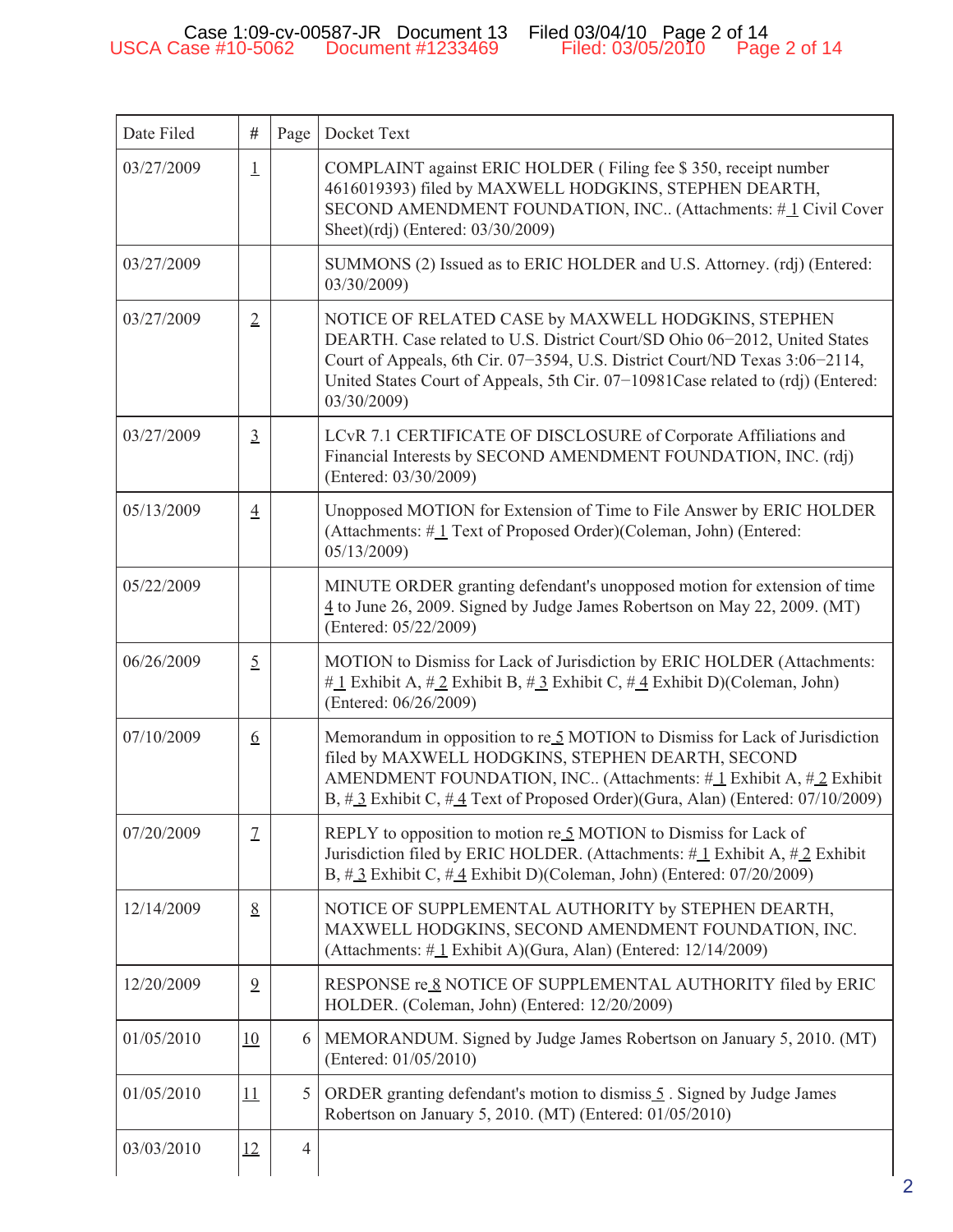|  | NOTICE OF APPEAL as to 10 Memorandum & Opinion, 11 Order on Motion to<br>Dismiss/Lack of Jurisdiction by STEPHEN DEARTH, MAXWELL<br>HODGKINS, SECOND AMENDMENT FOUNDATION, INC. Filing fee \$<br>455, receipt number 0090–2112142. Fee Status: Fee Paid. Parties have been<br>notified. (Gura, Alan) (Entered: 03/03/2010) |
|--|----------------------------------------------------------------------------------------------------------------------------------------------------------------------------------------------------------------------------------------------------------------------------------------------------------------------------|
|--|----------------------------------------------------------------------------------------------------------------------------------------------------------------------------------------------------------------------------------------------------------------------------------------------------------------------------|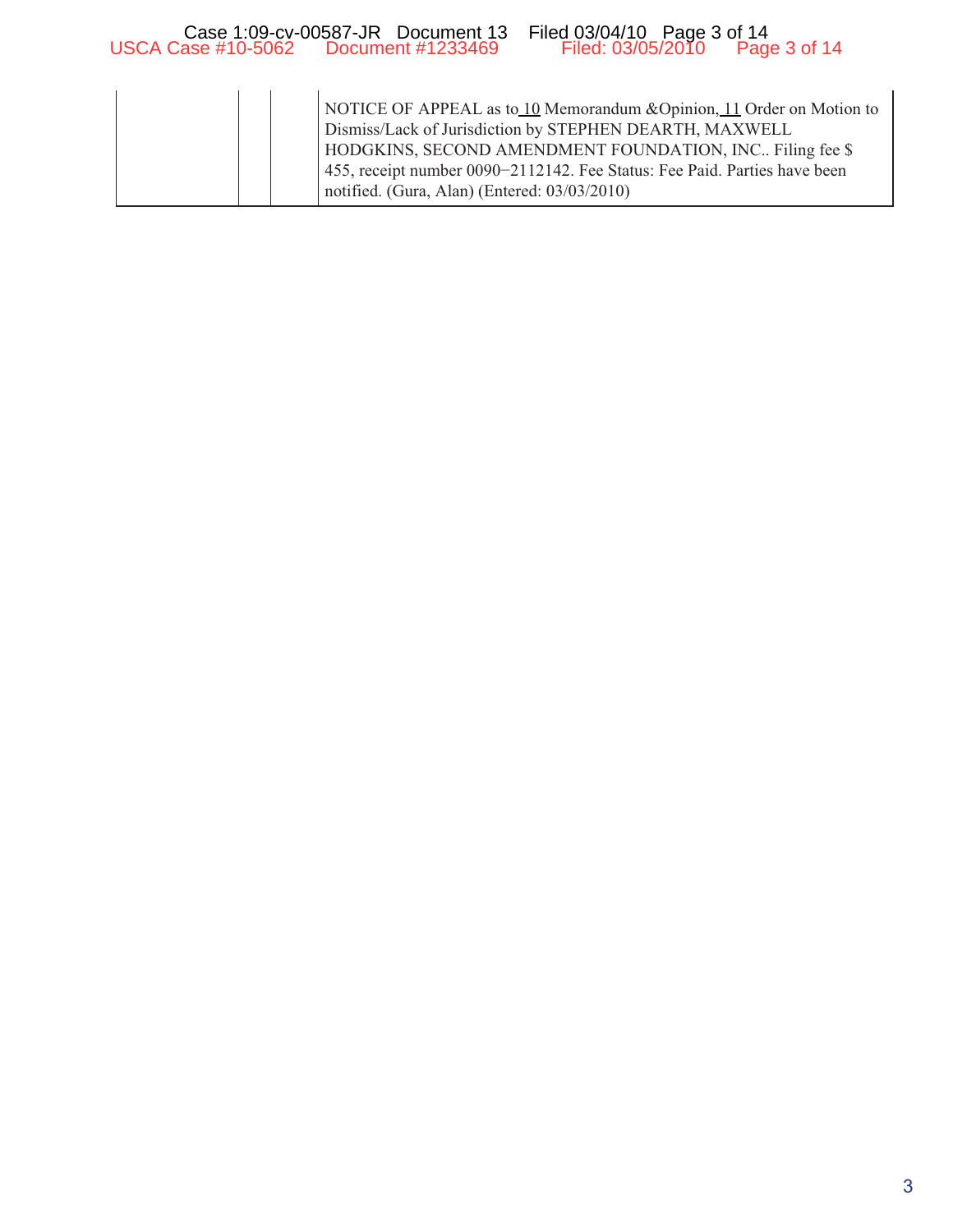## IN THE UNITED STATES DISTRICT COURT FOR THE DISTRICT OF COLUMBIA

MAXWELL HODGKINS,  $\qquad \qquad$  Case No. 08-CV-0587-JR STEPHEN DEARTH, and SECOND ) AMENDMENT FOUNDATION, INC., Plaintiffs,  $\qquad \qquad$ )

) **NOTICE OF APPEAL**

ERIC HOLDER,

Defendant.

 $\hspace{.5em}$   $\hspace{.5em}$   $\hspace{.5em}$   $\hspace{.5em}$   $\hspace{.5em}$   $\hspace{.5em}$   $\hspace{.5em}$   $\hspace{.5em}$   $\hspace{.5em}$   $\hspace{.5em}$   $\hspace{.5em}$   $\hspace{.5em}$   $\hspace{.5em}$   $\hspace{.5em}$   $\hspace{.5em}$   $\hspace{.5em}$   $\hspace{.5em}$   $\hspace{.5em}$   $\hspace{.5em}$   $\hspace{.5em}$ 

## **NOTICE OF APPEAL**

NOTICE IS HEREBY GIVEN that Plaintiffs Maxwell Hodgkins, Stephen Dearth and the

)

)

)

Second Amendment Foundation, Inc. hereby appeal to the United States Court of Appeals for the

District of Columbia Circuit the final order of the District Court of January 5, 2010, granting

Defendant Eric Holder's motion to dismiss the Complaint (Docket No. 11).

 $\mathbf{v}$ .  $\qquad \qquad$  )

Dated: March 3, 2010 Respectfully submitted,

Alan Gura (D.C. Bar No. 453449) Gura & Possessky, PLLC 101 N. Columbus Street, Suite 405 Alexandria, VA 22314 703.835.9085/Fax 703.997.7665

By: /s/Alan Gura\_ Alan Gura

Attorney for Plaintiffs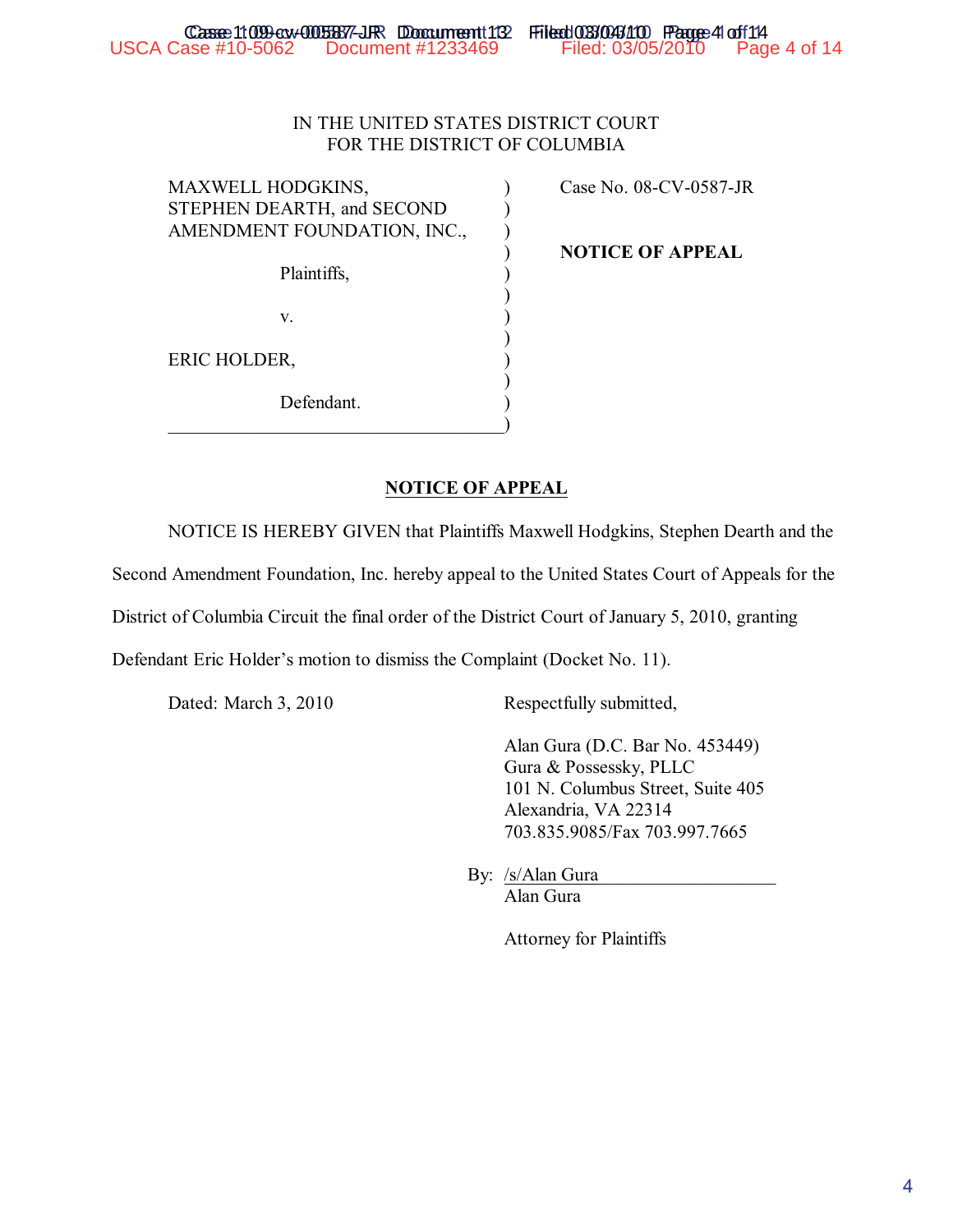## **UNITED STATES DISTRICT COURT FOR THE DISTRICT OF COLUMBIA**

| MAXWELL HODGKINS, et al.,                                |                                 |
|----------------------------------------------------------|---------------------------------|
| Plaintiffs,                                              |                                 |
| $V$ .                                                    | : Civil Action No. 09-0587 (JR) |
| ERIC HOLDER, Attorney General of :<br>the United States, |                                 |
| Defendant.                                               |                                 |

### **ORDER**

Upon consideration of the defendant's motion to dismiss [Dkt. # 5], the plaintiffs' response thereto [Dkt. #6], and the defendant's reply [Dkt. #7], and for the reasons stated in the accompanying memorandum, it is **ORDERED** that defendant's motion to dismiss is **GRANTED**.

> JAMES ROBERTSON United States District Judge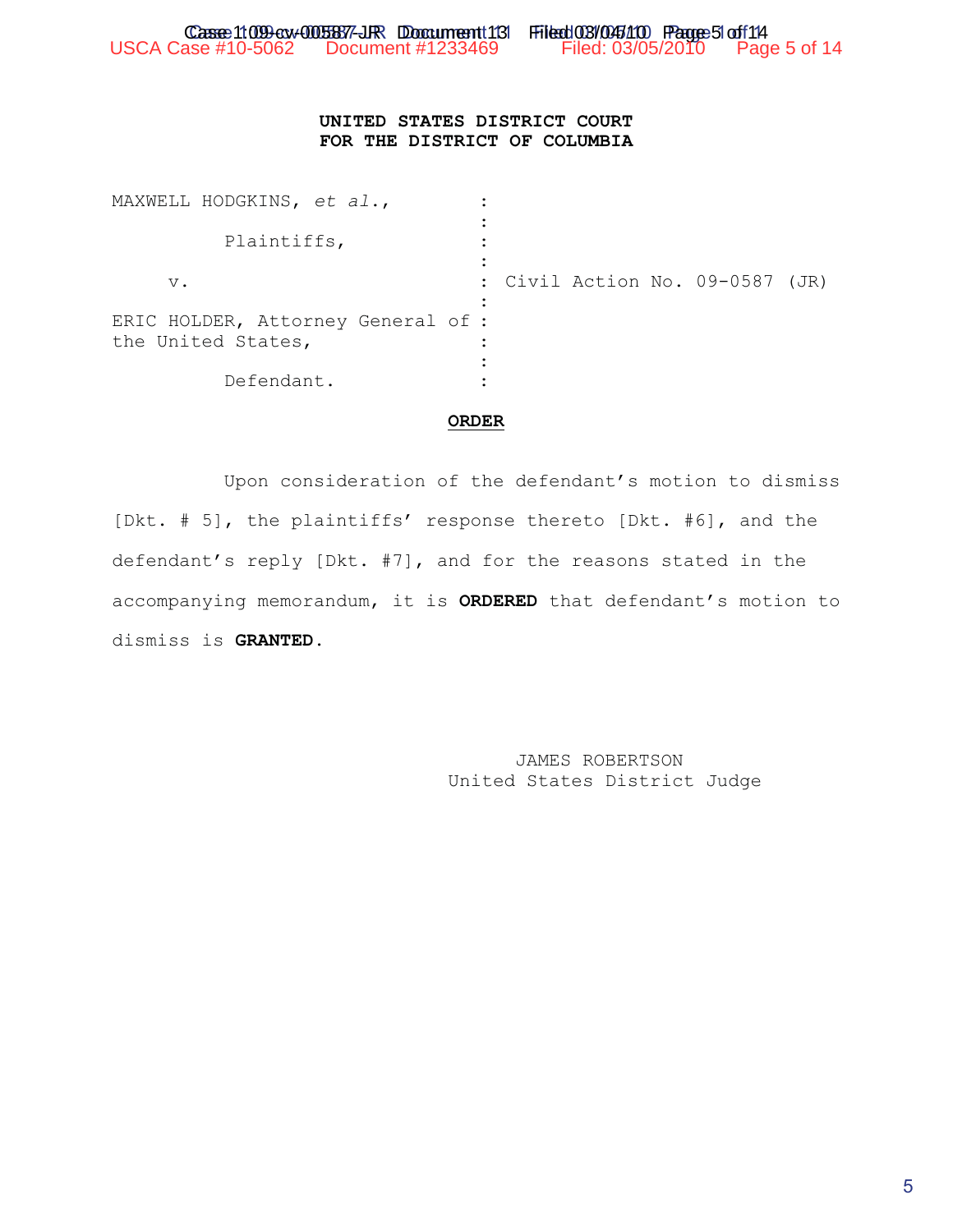## **UNITED STATES DISTRICT COURT FOR THE DISTRICT OF COLUMBIA**

| MAXWELL HODGKINS, et al.,                                |                                 |
|----------------------------------------------------------|---------------------------------|
| Plaintiffs,                                              |                                 |
| $V$ .                                                    | : Civil Action No. 09-0587 (JR) |
| ERIC HOLDER, Attorney General of :<br>the United States, |                                 |
| Defendant.                                               |                                 |

#### **MEMORANDUM**

Plaintiffs Maxwell Hodgkins, Stephen Dearth, and the Second Amendment Foundation, Inc. ("SAF"), present constitutional challenges to certain federal gun control restrictions. The government moves to dismiss, arguing, correctly, that the plaintiffs lack standing.

#### **Background**

With exceptions not relevant here, federal law does not allow any person "who does not reside in any State to receive any firearms unless such receipt is for lawful sporting purposes." 18 U.S.C. § 922(a)(9). A complementary provision prohibits the transfer of firearms to any person "who the transferor knows or has reasonable cause to believe does not reside in . . . the State in which the transferor resides." Id. § 922(a)(5). To facilitate enforcement of these provisions, a prospective firearm purchaser must complete and give to the seller ATF Form 4473, which asks the purchaser to list his or her state of residence, if any. See 27 C.F.R. § 478.124(c)(1).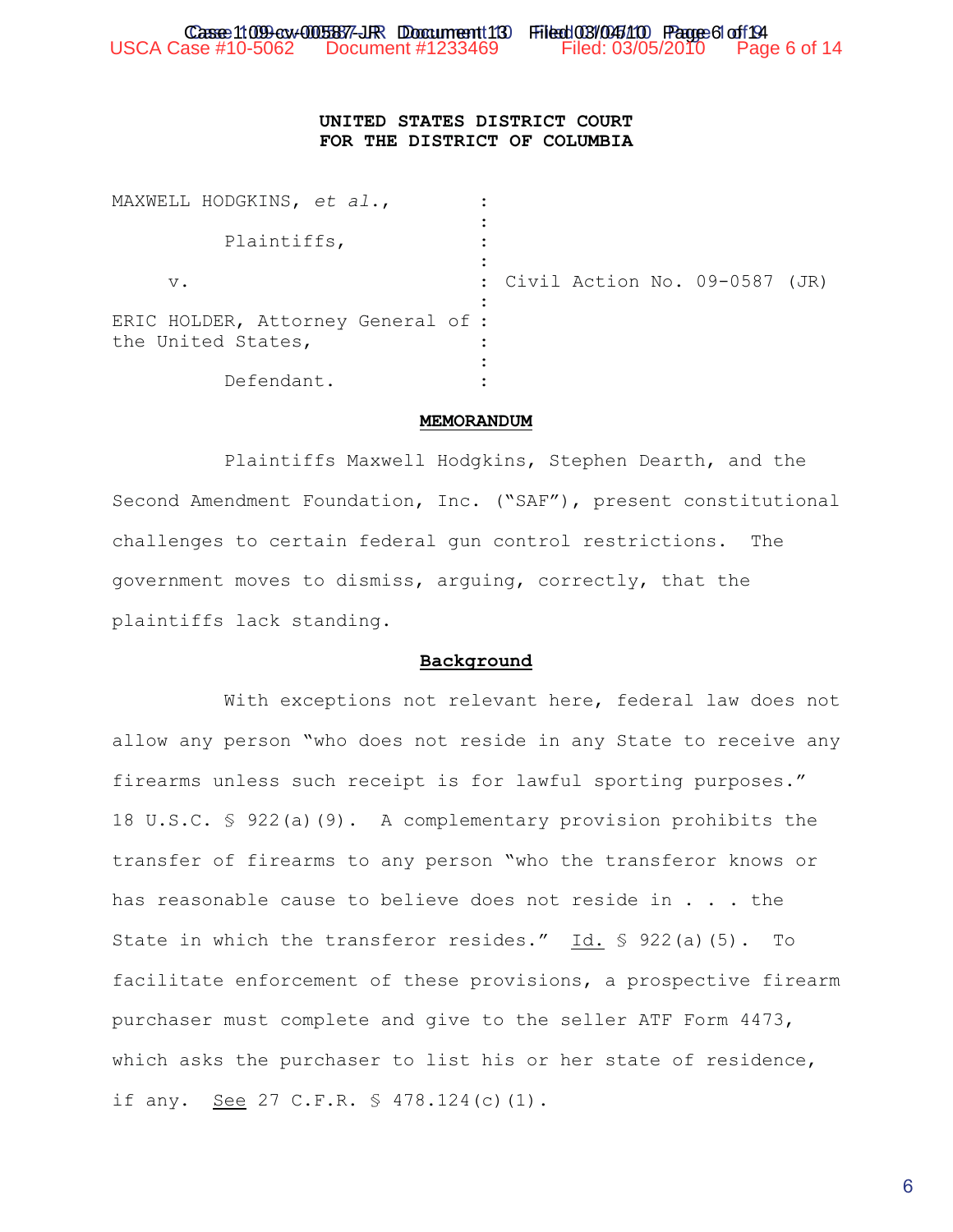#### Case 1:09 cv-005877-JR Document 13 Filed 03/045/10 Page 72 of 14 USCA Case #10-5062 Document #1233469 Filed: 03/05/2010 Page 7 of 14

Plaintiff SAF is a non-profit organization of gunmen. See Compl. ¶ 3. Plaintiffs Maxwell Hodgkins and Stephen Dearth are United States citizens residing abroad with no domestic residence. See id. at ¶¶ 1-2. Both occasionally visit friends and family in the United States and intend to continue visiting this country. See id. at ¶¶ 7, 10. Both hold valid state permits to carry handguns. See id. at ¶¶ 9, 12. Hodgkins attempted to purchase a firearm within the United States in October 2008, but he was refused when he told the seller that he resided abroad. See id. at ¶ 24. Similarly, Dearth attempted to purchase firearms in the United States twice, but each time the sale was refused when he admitted to residing abroad. See id. at ¶¶ 22-23. Dearth alleges that he intends to return to the United States to buy firearms, which he would store at the home of relatives in Ohio. See id. at ¶ 11.

#### **Analysis**

To have standing pursuant to Article III of the Constitution, plaintiffs must demonstrate, inter alia, "an injury in fact –- an invasion of a legally protected interest which is (a) concrete and particularized and (b) actual or imminent, not conjectural or hypothetical." Lujan v. Defenders of Wildlife, 504 U.S. 555, 560 (1992) (internal quotation marks and citations omitted). Plaintiffs seek relief pursuant to the Declaratory Judgment Act, 28 U.S.C. § 2201. To establish a right to proceed

 $-2 -$ 

7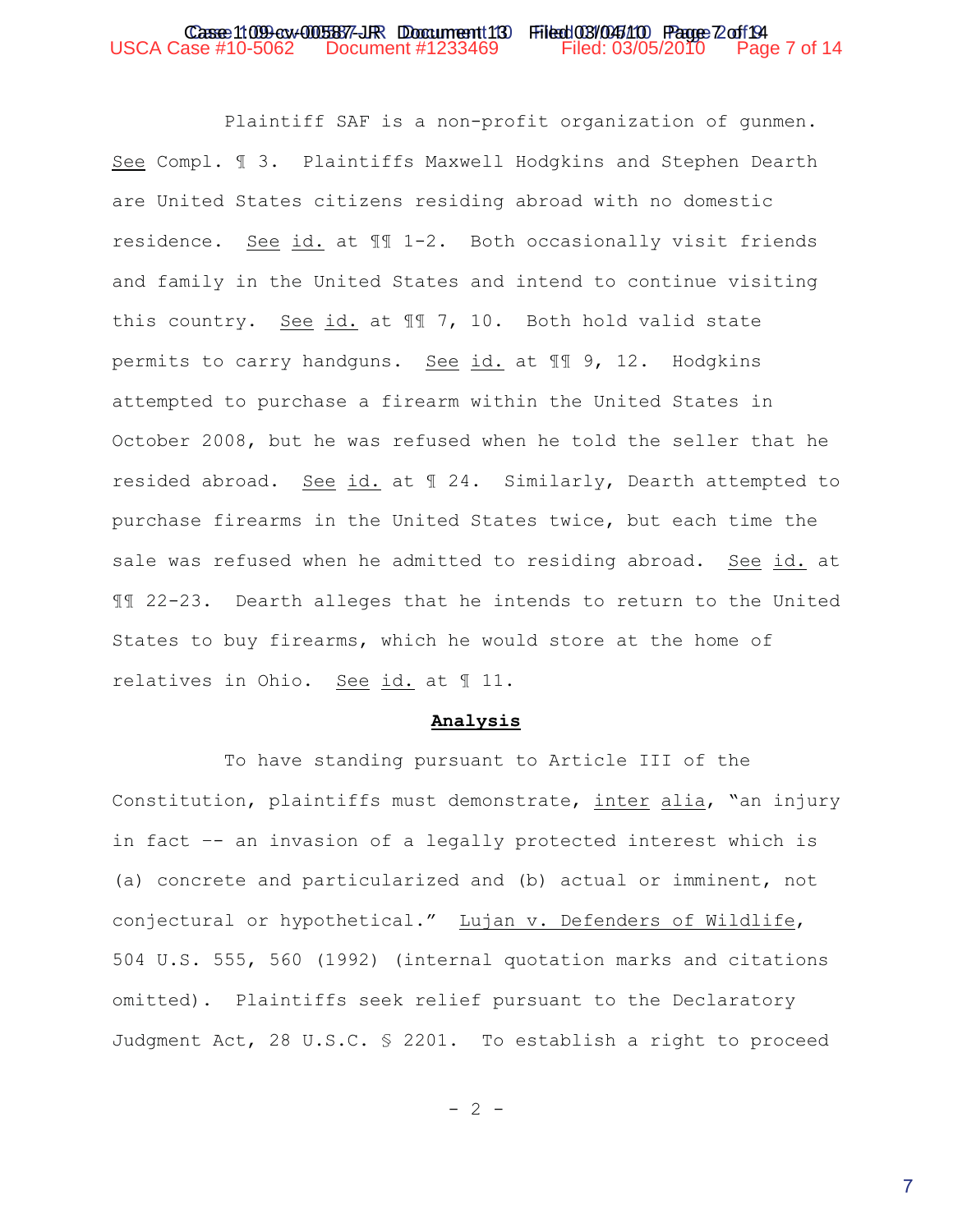under the Declaratory Judgment Act, plaintiffs must demonstrate "a case of actual controversy." Id.

#### **A. Standing of Hodgkins and Dearth**

## **1. Based solely upon refusal to sell**

Plaintiffs Hodgkins and Dearth contend that their failed attempts to purchase firearms confer standing. However, unlike many causes of action, the Declaratory Judgment Act does not authorize remedies for past injuries alone. Under the Declaratory Judgment Act, a constitutional question "must be presented in the context of a specific live grievance." Golden v. Zwickler, 394 U.S. 103, 110 (1969); see also Steffel v. Thompson, 415 U.S. 452, 459 (1974) (requiring "the *continuing* existence of a live and acute controversy") (emphasis in original). Thus, a plaintiff's prior arrest could not support a declaratory judgment action where the plaintiff could not show that the arrestable offense was likely to reoccur. See Golden, 394 U.S. at 108-10 (plaintiff's concern lacked the "immediacy and reality" necessary to support a Declaratory Judgment Act action).

Past events can be relevant to a determination of whether a plaintiff's fear of future prosecution is "imaginary or speculative" or whether it is "immedia[te] and real[]," Steffel, 415 U.S. at 459-60, but past refusals of merchants to sell firearms to Hodgkins and Dearth are not enough, without more, to

 $- 3 -$ 

8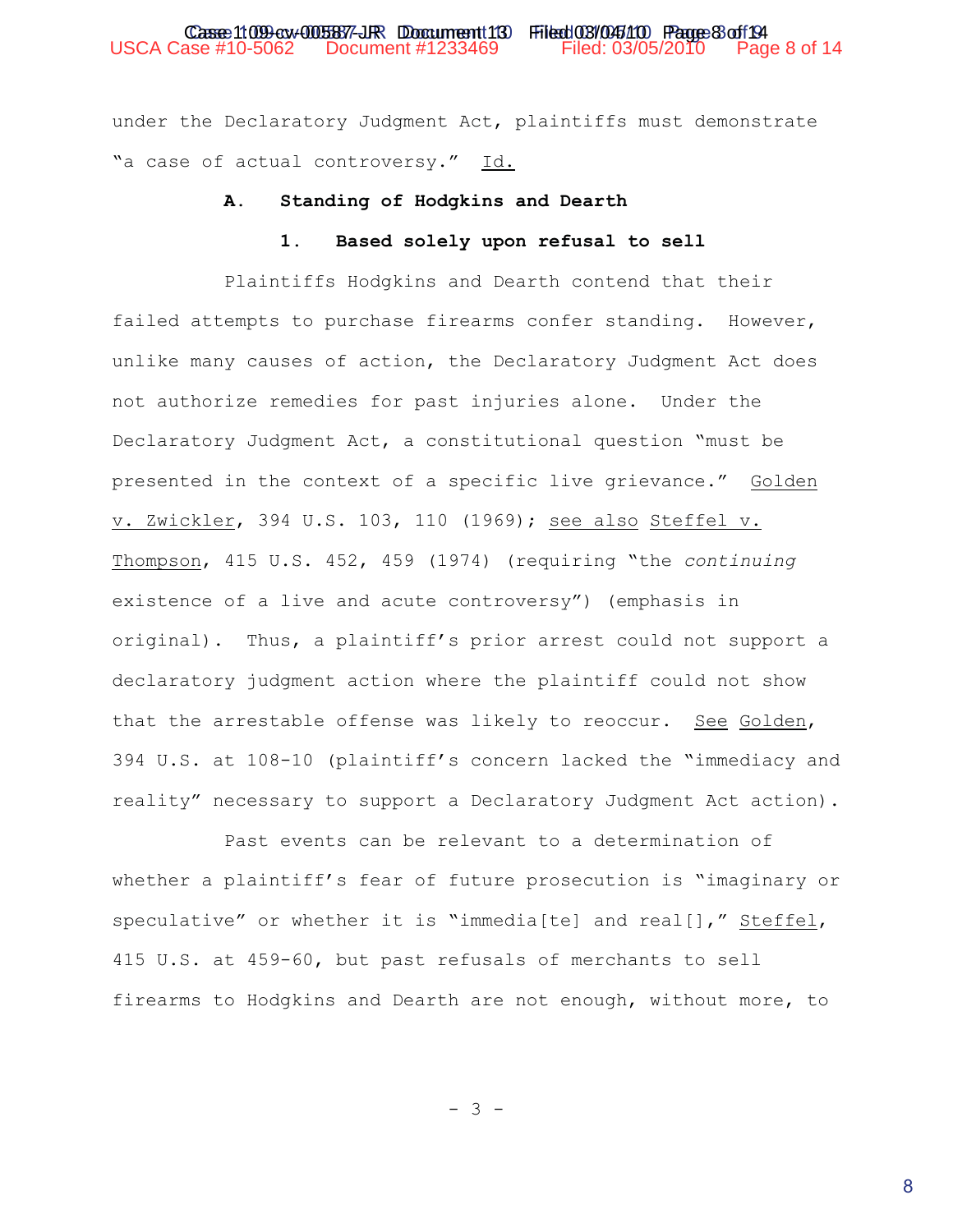provide the basis for an action pursuant to the Declaratory Judgment Act.<sup>1</sup>

### **2. Preenforcement standing**

If Hodgkins and Dearth have standing, then, it must be based on the threat of future enforcement. See Seegars v. Ashcroft, 396 F.3d 1248, 1251 (D.C. Cir. 2005) ("No plaintiff in this case has been arrested and prosecuted for violating the disputed provisions of the Code, so plaintiffs' case constitutes a 'preenforcement' challenge."). Hodgkins has not alleged any intention to acquire firearms in the United States in the future, so he cannot establish an imminent future injury. Dearth does allege that he intends to return to the United States to purchase firearms, but, as will be explained, that allegation is not enough to overcome the preenforcement standing requirements established by the D.C. Circuit in the Navegar line of cases.

Navegar, Inc. v. United States, 103 F.3d 994 (D.C. Cir. 1997), held that gun manufacturers had standing to seek a declaratory judgment against enforcement of the Violent Crime Control & Law Enforcement Act of 1994 where the law, by naming

 $1$  Some courts have characterized the Declaratory Judgment Act's "actual controversy" requirement as being identical with Article III standing. See, e.g., Cutaiar v. Marshall, 590 F.2d 523, 527 (3d Cir. 1979); see also Aetna Life Ins. Co. v. Haworth, 300 U.S. 227, 240 (1937) ("The word 'actual' [in the Declaratory Judgment Act] is one of emphasis rather than of definition."). However, this is not strictly correct; while Article III supports actions based solely on actual past injuries, Steffel and Golden show that the Declaratory Judgment Act does not.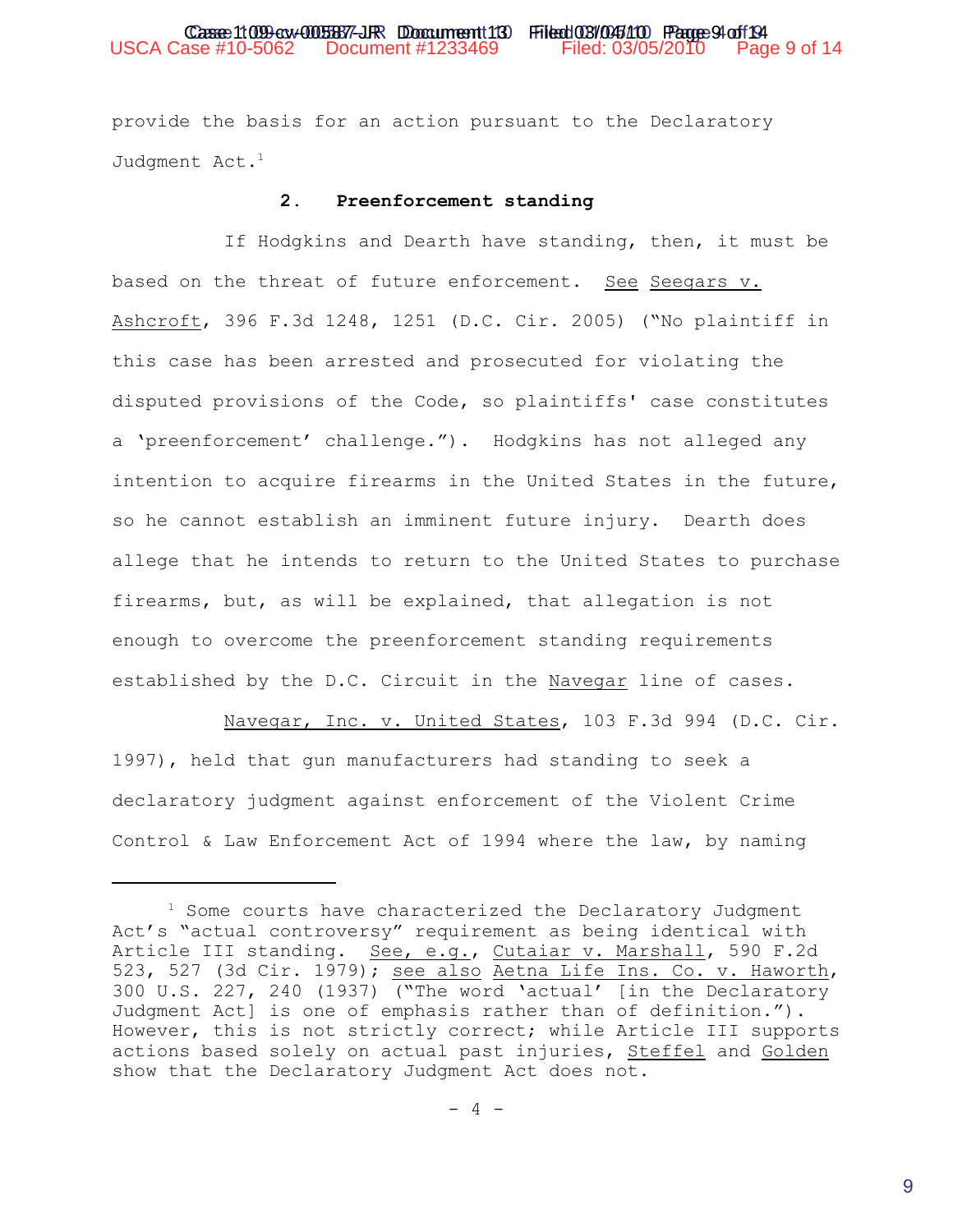specific brands and models of firearms, "in effect single[d] out the [plaintiffs] as its intended targets." See id. at 999-1001. The manufacturers did not have standing to challenge certain other provisions of the Act, however, because of the absence of "any special priority placed upon preventing these parties from engaging in specified conduct." Id. at 1001-02.

The Court of Appeals has since explained Navegar's "special priority" language, holding that preenforcement standing will exist only when a plaintiff has been "personally threatened with prosecution or  $\ldots$  . his prosecution has [a] special priority for the government." Seegars, 396 F.3d at 1251. Seegars questions whether Navegar's stringency was consistent with Supreme Court precedent and precedent from other circuits, see id. at 1253-54, but nonetheless "faithfully appl[ied]" its holding to bar preenforcement challenges to several District of Columbia gun control laws. Id. at 1254-56. In Parker v. District of Columbia, 478 F.3d 370 (D.C. Cir. 2007), the court again questioned whether its standing precedent was consistent with earlier Supreme Court decisions, but reiterated that it "must be faithful to Seegars [and] Navegar." Id. at 375. The court then held that all plaintiffs whose challenges presented

 $-5 -$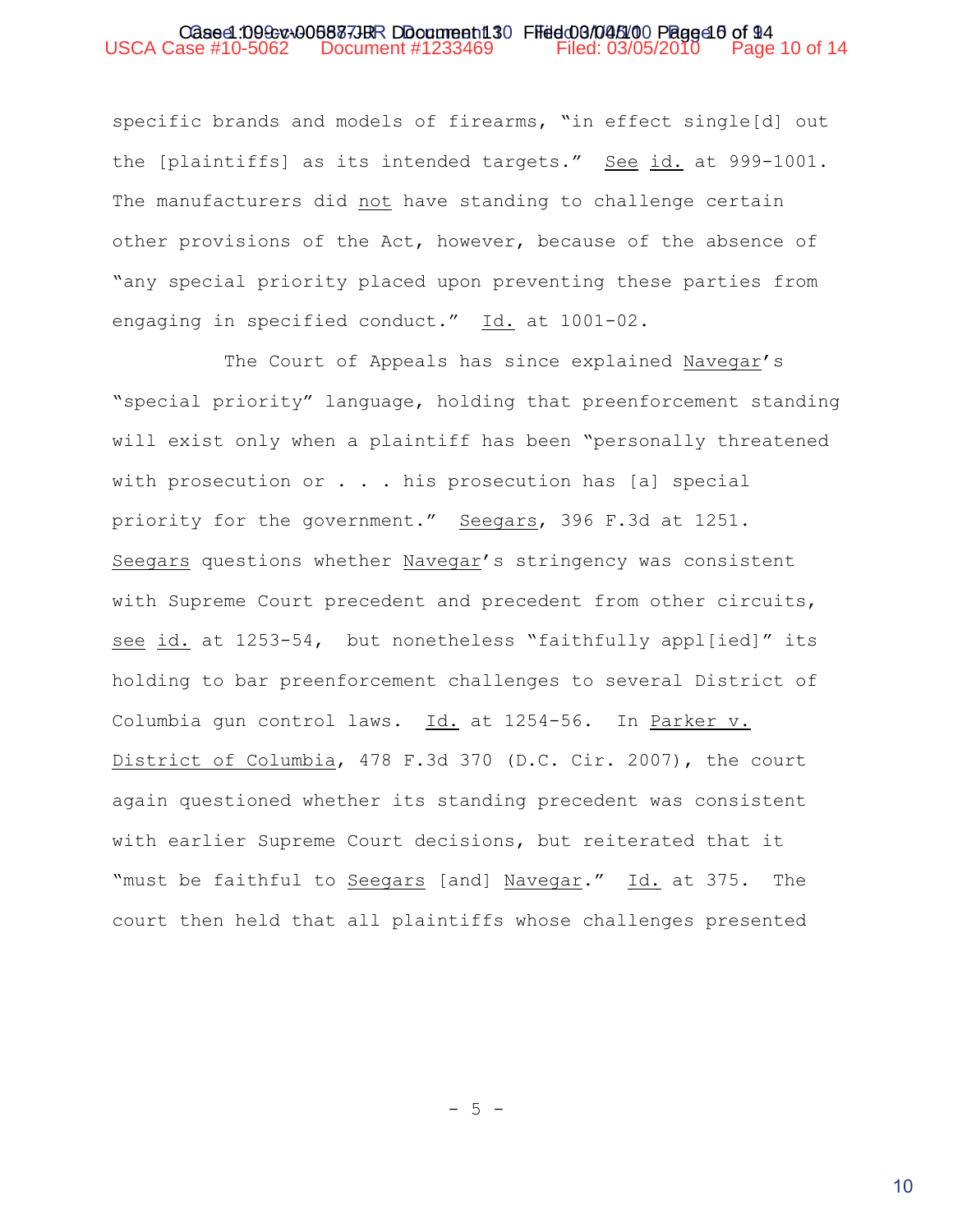### Oased 1099cv-00587JBR Document 130 Ffield 03/045/00 Paged 6 of 94 USCA Case #10-5062 Document #1233469 Filed: 03/05/2010 Page 11 of 14

only preenforcement issues lacked standing because they had not been singled out for prosecution.<sup>2</sup> See id.

Like the D.C. Circuit itself, plaintiffs have criticized the Navegar line of cases as improperly stringent in comparison with other authority. See Pl. Resp. at 14-22. That criticism is especially apt in this case. Domestic firearm merchants are legally obligated to refuse sale to citizens who reside abroad. Because sales will be refused, would-be purchasers will never draw government attention. Because they will draw no attention, they will never be in a position to be threatened with prosecution. If Navegar retains its vitality, the only way the state residence law can be challenged in this Circuit is to engage in a forbidden transaction, exposing oneself to prosecution. Nevertheless, I must "faithfully apply" the principle enunciated in the Navegar line of cases, which are squarely on point.<sup>3</sup>

 $2$  In Ord v. District of Columbia, No. 08-7094 (D.C. Cir. Dec. 4, 2009), a panel of the D.C. Circuit upheld the standing of a police officer challenging firearm laws where a warrant had been issued for his arrest and others had been arrested for similar conduct. See Slip. Op. at 9-10. While Judge Brown criticized the Navegar standard in dissent, see id. at 19, the majority applied the existing standard without comment.

 $3$  Plaintiffs suggest that Fraternal Order of Police v. United States, 152 F.3d 998 (D.C. Cir. 1998), on reh'g, 173 F.3d 898 (D.C. Cir. 1999), is inconsistent with the Navegar line of cases. As the court explained, however, the plaintiff police officers in that case complained of an ongoing constitutional injury due to the conflict between local law enforcement duties and the federal law at issue. See Fraternal Order, 152 F.3d at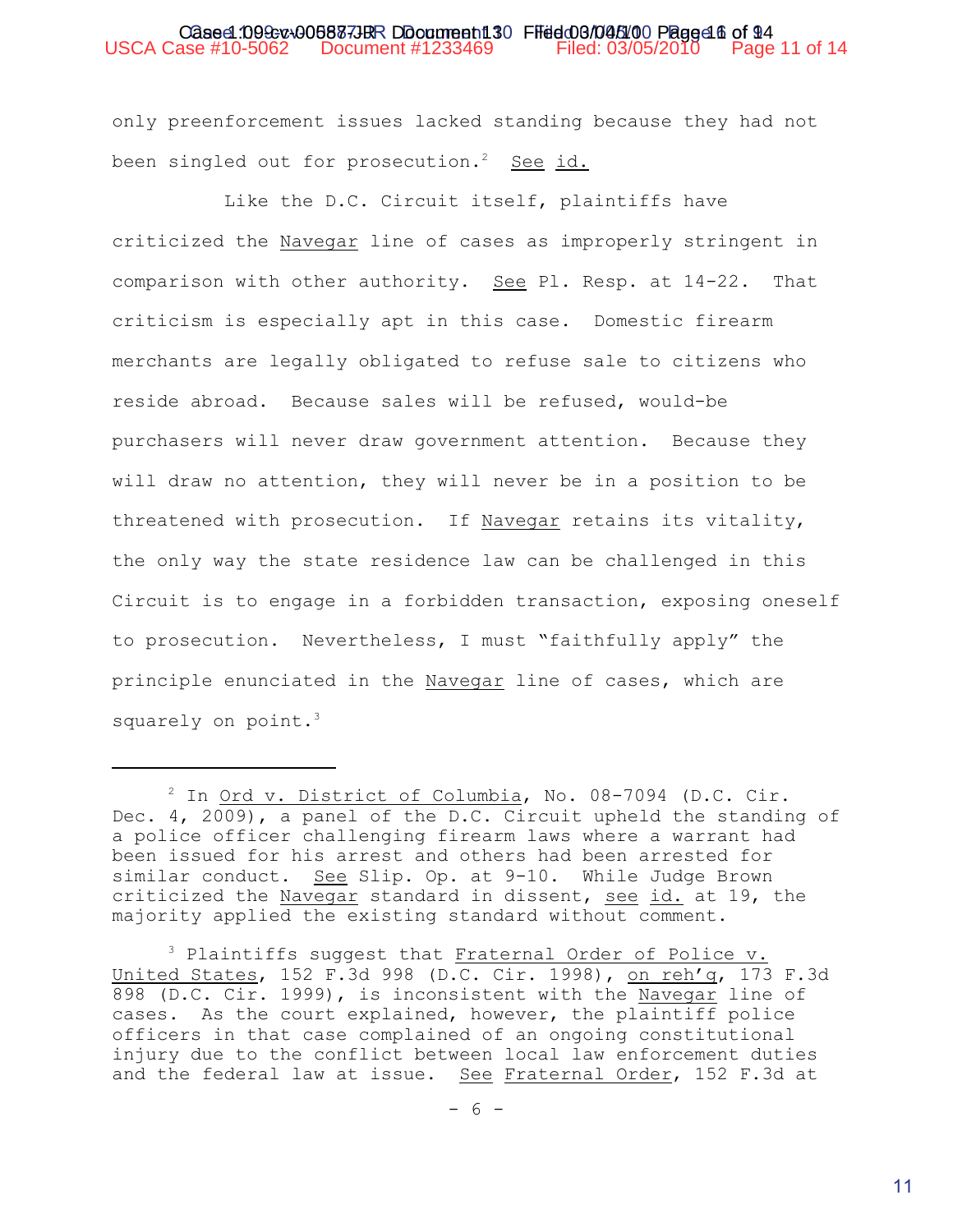## **3. Venue-based argument**

Before they filed here, Dearth and Hodgkins brought separate suits, in Ohio and Texas. See Pl. Resp. at 5. Venue was held improper in both locations.<sup>4</sup> See id. at  $5-6$ . Plaintiffs suggest that defendant sought transfer in those cases to obtain the benefit of the D.C. Circuit's exacting standing requirements, and that this district was not an appropriate recipient venue because their lack of standing here means it is not a district "in which [the case] might have been brought," according to the requirements of the transfer statute. 28 U.S.C. § 1404(a); see also 28 U.S.C. § 1406(a). Plaintiffs suggest that this court should "sensibly confirm[] that inherent in any discretionary transfer here is the idea that jurisdiction cannot be destroyed." Pl. Resp. 25.

The argument is artful but unpersuasive. "There is no valid reason for reading the words 'where it might have been brought' to narrow the range of permissible federal forums beyond those permitted by federal venue statutes." Van Dusen v.

<sup>1001.</sup> Navegar and its progeny, as well as the present case, deal with the potential of prosecutions that could cause injury only in the future, if at all.

<sup>&</sup>lt;sup>4</sup> Plaintiffs in each case asked for and were granted dismissal without prejudice rather than transfer so that they could appeal immediately. They did appeal, but neither appeal was successful. See Dearth v. Mukasey, 516 F.3d 413 (6th Cir. 2008) (holding appeal improper since the dismissal was voluntary); Hodgkins v. Mukasey, 271 F. App'x 412 (5th Cir. 2008) (same).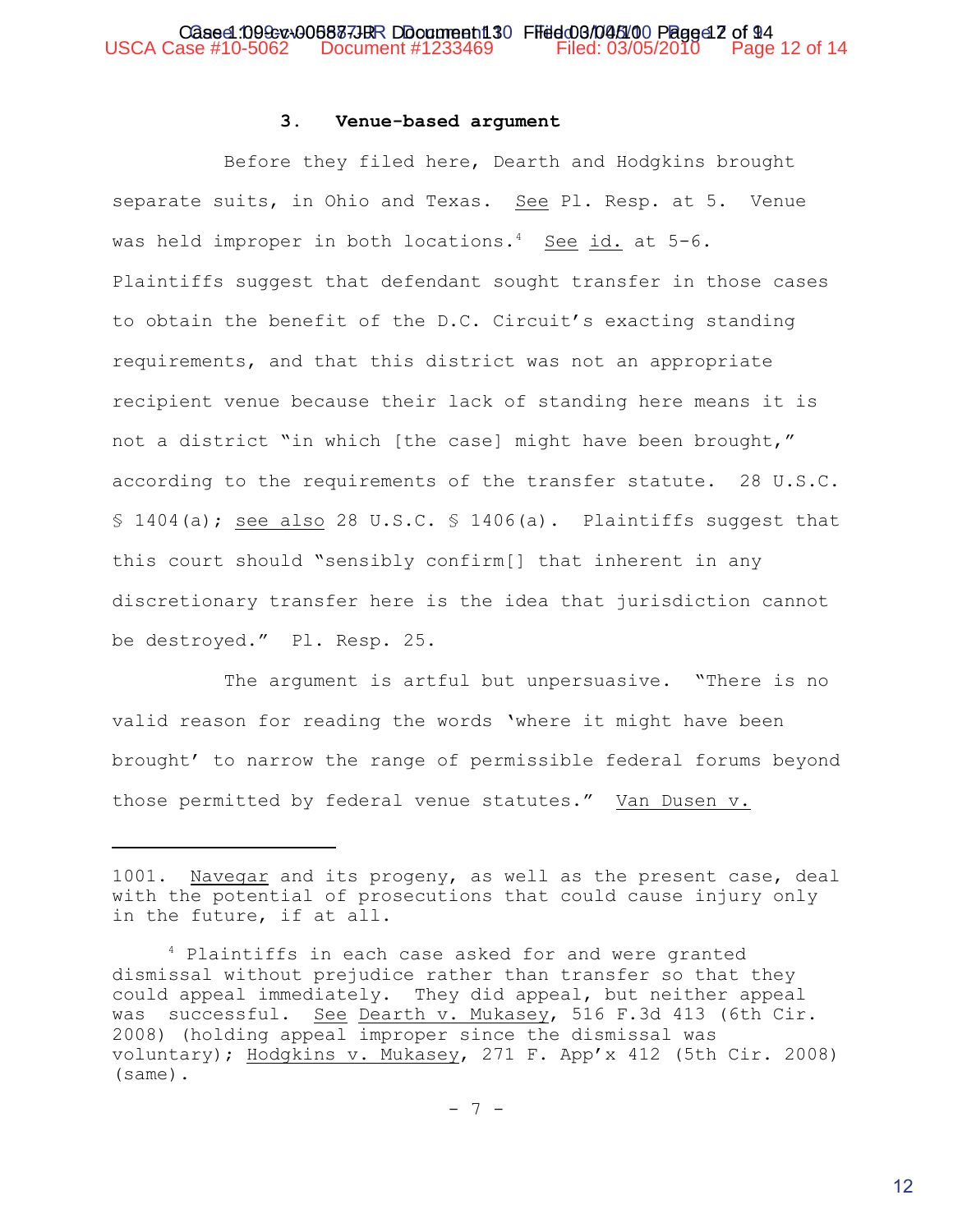Barrack, 376 U.S. 612, 623 (1964); see also Carbonara v. Olmos, 1994 WL 61797, at \*1 (N.D. Ill. Feb. 24, 1994) (holding that transfer to a district in which circuit law likely precluded standing was proper because the language of  $$1404(a)$  "refers only to whether venue is proper and not a plaintiff's capacity to sue").

## **B. Standing of SAF**

SAF asserts both organizational and representational standing. Organizations can have standing on their own behalf when they have suffered injuries. See Warth v. Seldin, 422 U.S. 490, 511 (1975). However, SAF has not alleged any sufficient injury. It contends that the work it must do fielding questions from constituents about the laws at issue justifies standing, its voluntary act of teaching cannot plausibly be the basis for a claim of constitutional injury.

An association may sue on behalf of its members if (1) its members would otherwise have standing to sue in their own right, (2) the interests at stake are germane to the organization's purpose, and (3) neither the claim asserted nor the relief requested requires the participation of individual members in the suit. Friends of the Earth, Inc. v. Laidlaw Envtl. Servs. (TOC), Inc., 528 U.S. 167, 181 (2000). SAF cannot meet the first requirement, because it has failed to allege that it has any members who are U.S. citizens residing abroad who

- 8 -

13